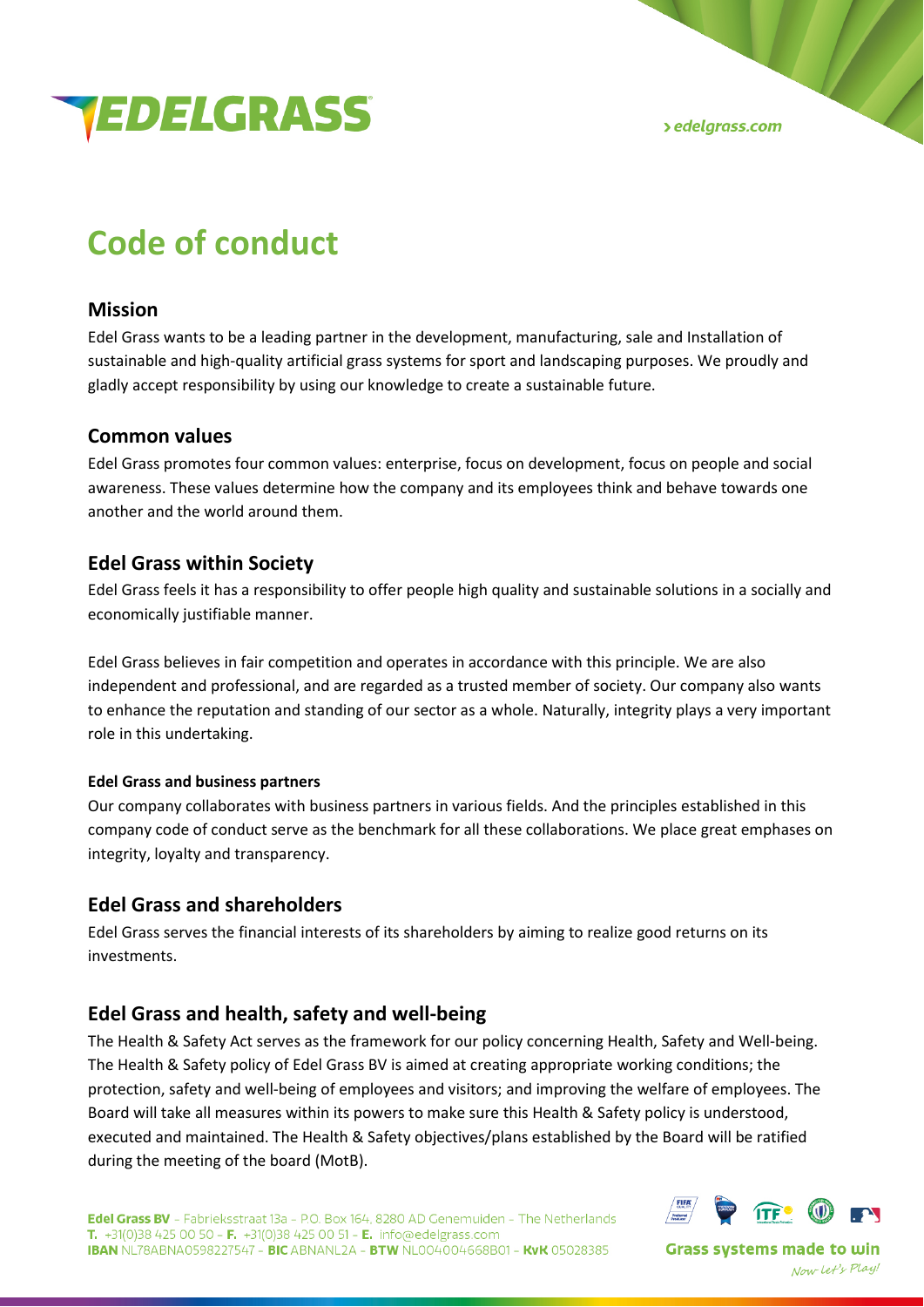

**>** edelgrass.com

### **Edel Grass and employees**

Edel Grass offers employees a healthy, safe and challenging working environment where they are able to work with respect for one another.

Edel Grass is committed to a policy of equal opportunities in employment. We select and treat individuals on the basis of their merits, abilities and skills without making any differences in race, colour, nationality, sex or age.

That means that all employees have equal opportunities within employment. The ability to perform in their job will be the most relevant consideration.

Edel Grass expects from their employees to co-operate with this policy to prevent any discrimination. Disciplinary action will be taken against anyone who breaches this policy.

In selecting new employees, Edel Grass will ensure that the selection is based on the individual's qualifications and abilities.

Employees have a personal responsibility to develop their knowledge and skills. And Edel Grass will offer enough opportunities and support for them to do so, bearing in mind the company's policy and the available talent.

On a yearly bases the employees are interviewed on their possibilities to develop in knowledge, abilities and personal attitude. The employees have access to a large training program of Antea group, offering training in communication abilities, leadership, project management, time management and personal empowerment.

Edel Grass thinks it is very important to have committed employees. Management and employees feel it is important to have clear decision-making processes, effective communication and open access to information. Co-determination plays an important role in the company's consultation structure.

## **Employees and Edel Grass**

All employees subscribe to the company's objective of working on the basis of common values. They must be open and honest to one another and be trusted to honour their word. They must have a sense of responsibility, respect for other opinions and make decisions which are consistent with the goals and strategy of the company.

Management will serve as a role model when it comes to complying with this company code of conduct. Management will be responsible for creating a setting where employees work together and dare to address one another about suitable behaviour. And everyone can be addressed, irrespective of their position.



**Grass systems made to win** Now Let's Play!